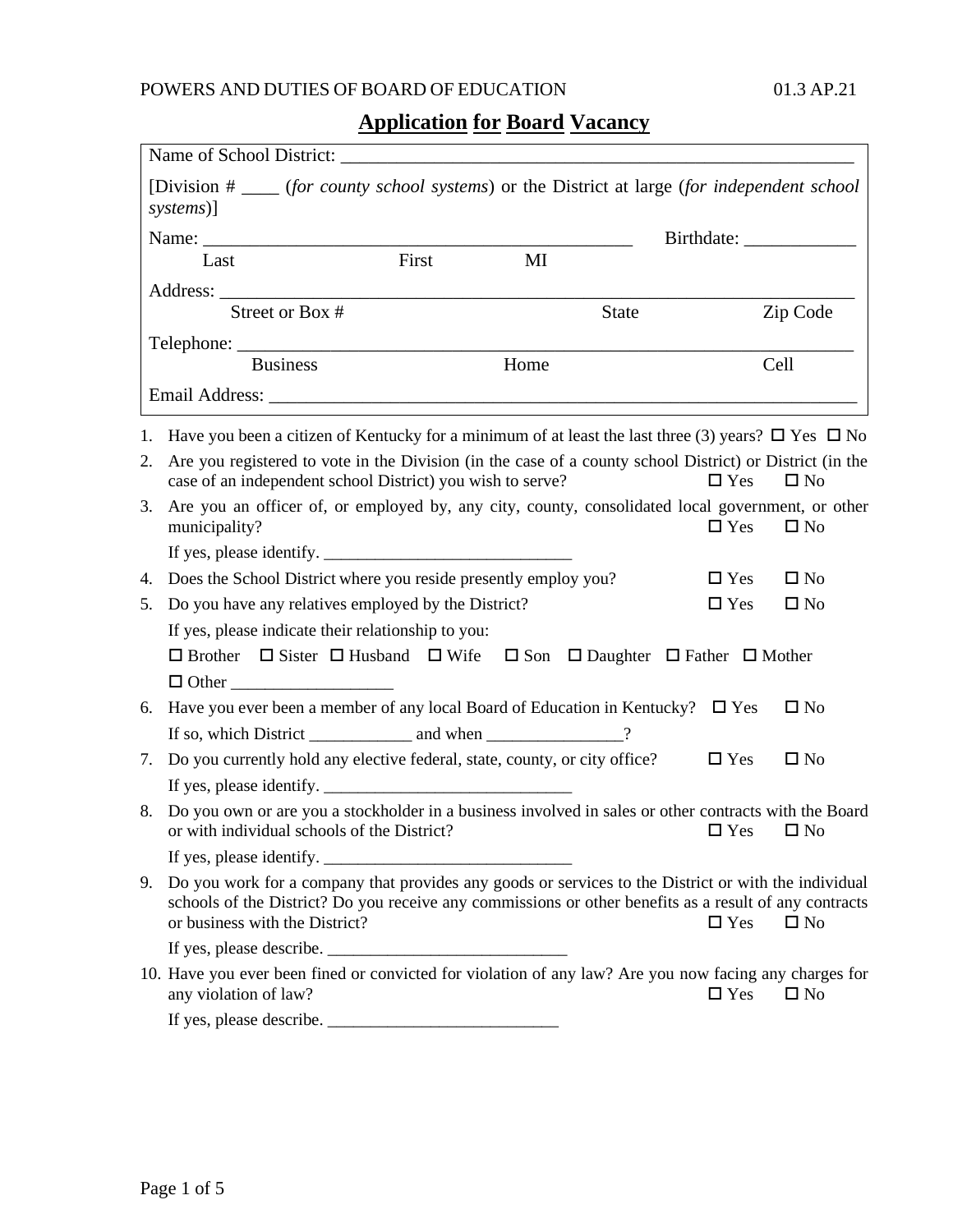|  | 11. Do you serve on any county, city, or joint agency government boards?                                                                                                                 |                                                                                                                                                                                                              |                                  |                           |                          | $\Box$ Yes | $\square$ No |  |
|--|------------------------------------------------------------------------------------------------------------------------------------------------------------------------------------------|--------------------------------------------------------------------------------------------------------------------------------------------------------------------------------------------------------------|----------------------------------|---------------------------|--------------------------|------------|--------------|--|
|  | If yes, please describe.                                                                                                                                                                 |                                                                                                                                                                                                              |                                  |                           |                          |            |              |  |
|  |                                                                                                                                                                                          | 12. Do you currently hold a leadership position with any organization that provides financial support or<br>raises funds in the name of the District, a school in the District, or students of the District? |                                  |                           |                          | $\Box$ Yes | $\square$ No |  |
|  |                                                                                                                                                                                          | 13. Have you completed at least the twelfth $(12th)$ grade or been issued a High School Equivalency<br>Diploma?<br>14. Please circle the highest level of formal education you have completed:               |                                  |                           |                          | $\Box$ Yes | $\square$ No |  |
|  |                                                                                                                                                                                          | <b>GRADE SCHOOL</b>                                                                                                                                                                                          | <b>GRADUATE SCHOOL</b>           |                           |                          |            |              |  |
|  |                                                                                                                                                                                          | 1 2 3 4 5 6 7 8                                                                                                                                                                                              | <b>HIGH SCHOOL</b><br>9 10 11 12 | <b>COLLEGE</b><br>1 2 3 4 |                          | 1 2 3 4    |              |  |
|  | Note: Application must include a transcript evidencing completion of the twelfth $(12th)$ grade, or, if<br>appropriate, the results of a twelfth $(12th)$ grade equivalency examination. |                                                                                                                                                                                                              |                                  |                           |                          |            |              |  |
|  | Address<br><b>High School Attended</b>                                                                                                                                                   |                                                                                                                                                                                                              |                                  |                           | Dates Attended/Graduated |            |              |  |
|  | College/University Attended<br>Address                                                                                                                                                   |                                                                                                                                                                                                              |                                  |                           | Dates Attended/Degree    |            |              |  |
|  | <b>Graduate Schools Attended</b><br>Address                                                                                                                                              |                                                                                                                                                                                                              |                                  | Dates Attended/Degree     |                          |            |              |  |
|  |                                                                                                                                                                                          | 15. List schools or school related activities in which you are currently involved or with which you have                                                                                                     |                                  |                           |                          |            |              |  |
|  | 16. Work Experience (Please provide employment history and attach current resume.)                                                                                                       |                                                                                                                                                                                                              |                                  |                           |                          |            |              |  |
|  | a.<br><b>Current Employer</b>                                                                                                                                                            |                                                                                                                                                                                                              |                                  | Address                   |                          |            |              |  |
|  |                                                                                                                                                                                          | Date of Employment                                                                                                                                                                                           |                                  |                           |                          | Duties     |              |  |
|  | b.                                                                                                                                                                                       | Previous Employer                                                                                                                                                                                            |                                  |                           |                          | Address    |              |  |
|  |                                                                                                                                                                                          | Date of Employment                                                                                                                                                                                           |                                  |                           |                          | Duties     |              |  |
|  | c.                                                                                                                                                                                       | Previous Employer                                                                                                                                                                                            |                                  |                           |                          | Address    |              |  |
|  |                                                                                                                                                                                          | Date of Employment                                                                                                                                                                                           |                                  |                           |                          | Duties     |              |  |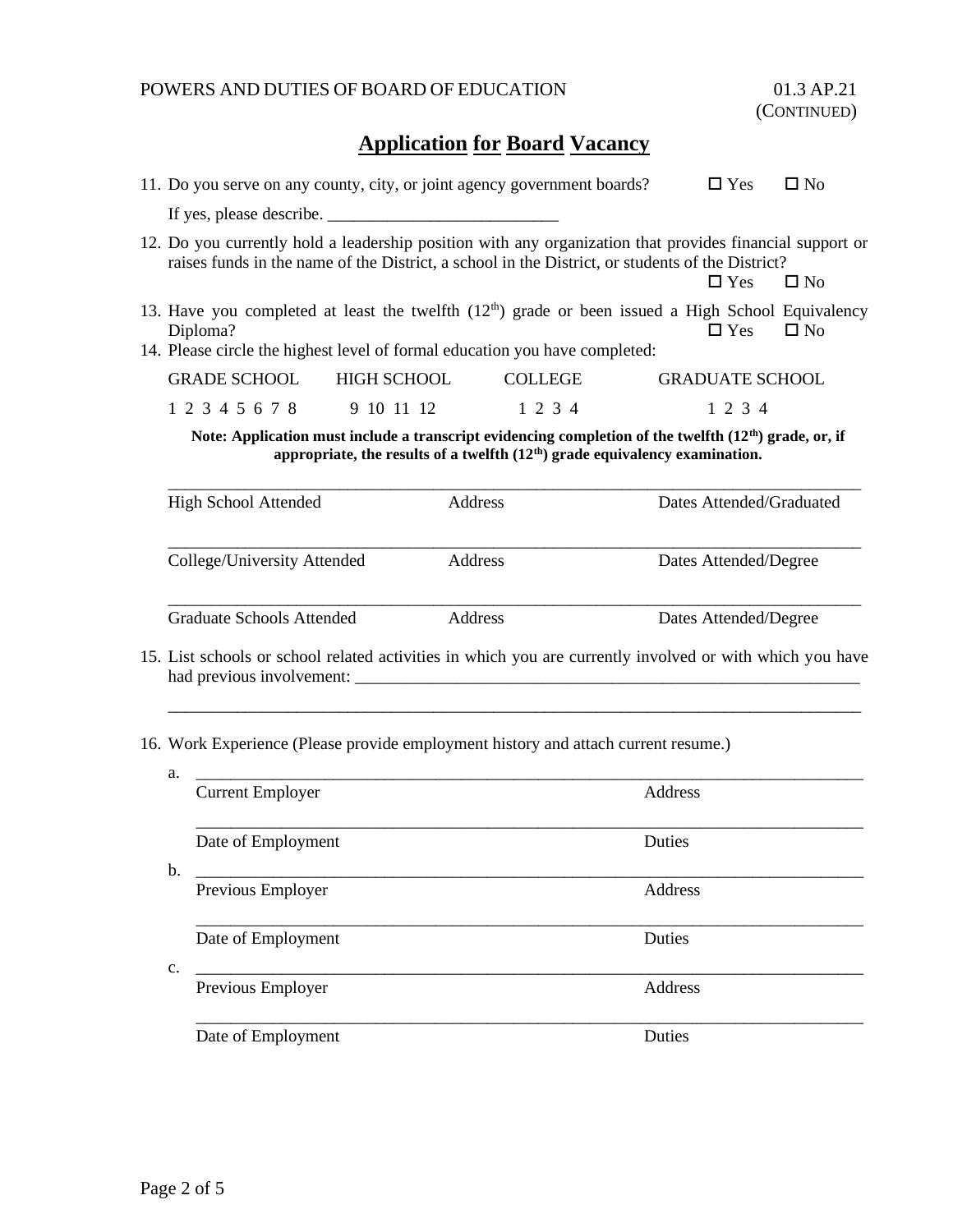17. Please describe why you are interested in serving on the local Board of Education:

18. Please describe the benefits that you believe strong public schools bring to a community: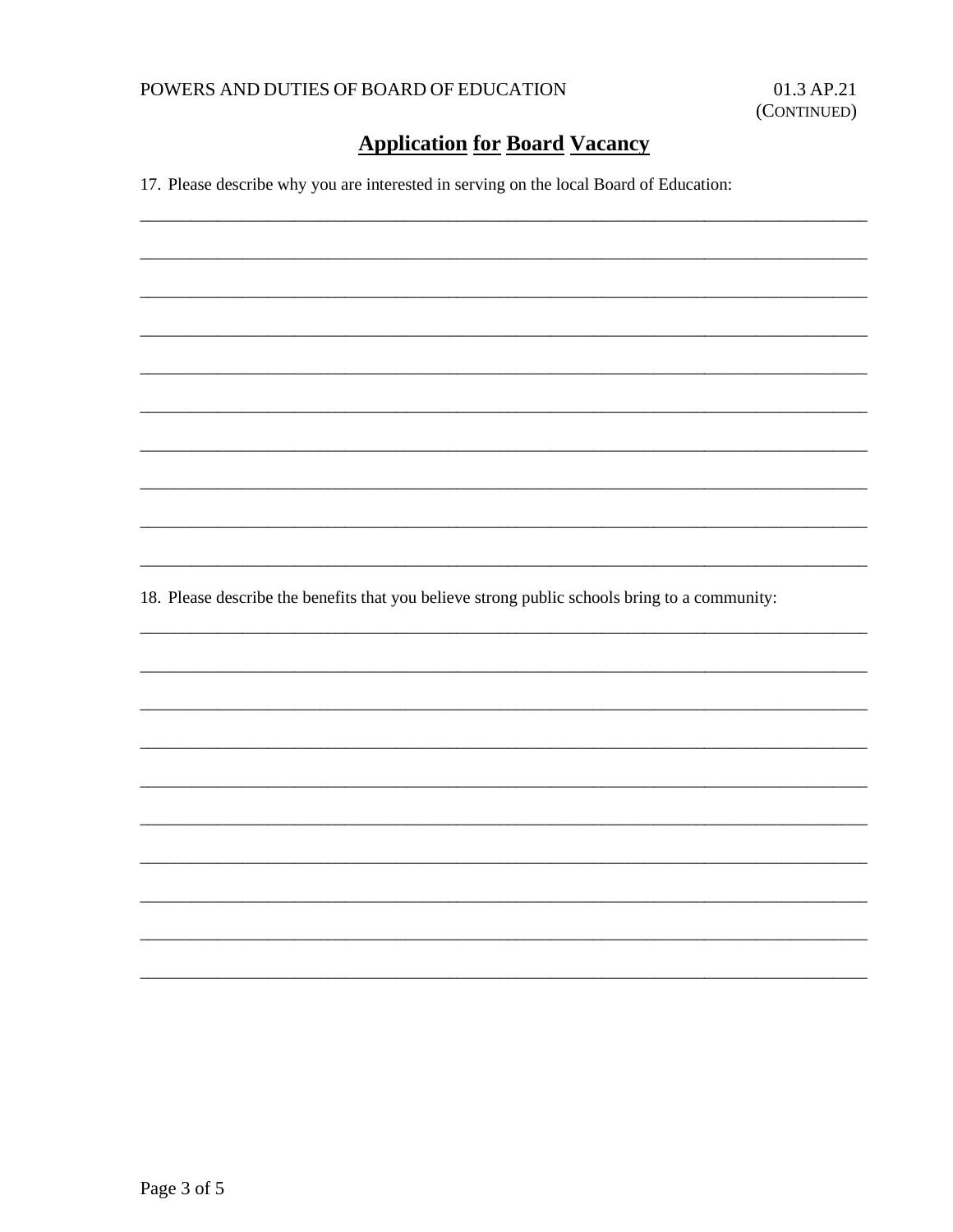19. Please describe one (1) goal or objective that you think the local Board of Education should seek to complete during your service on the Board:

\_\_\_\_\_\_\_\_\_\_\_\_\_\_\_\_\_\_\_\_\_\_\_\_\_\_\_\_\_\_\_\_\_\_\_\_\_\_\_\_\_\_\_\_\_\_\_\_\_\_\_\_\_\_\_\_\_\_\_\_\_\_\_\_\_\_\_\_\_\_\_\_\_\_\_\_\_\_\_\_\_\_\_\_\_

\_\_\_\_\_\_\_\_\_\_\_\_\_\_\_\_\_\_\_\_\_\_\_\_\_\_\_\_\_\_\_\_\_\_\_\_\_\_\_\_\_\_\_\_\_\_\_\_\_\_\_\_\_\_\_\_\_\_\_\_\_\_\_\_\_\_\_\_\_\_\_\_\_\_\_\_\_\_\_\_\_\_\_\_\_

\_\_\_\_\_\_\_\_\_\_\_\_\_\_\_\_\_\_\_\_\_\_\_\_\_\_\_\_\_\_\_\_\_\_\_\_\_\_\_\_\_\_\_\_\_\_\_\_\_\_\_\_\_\_\_\_\_\_\_\_\_\_\_\_\_\_\_\_\_\_\_\_\_\_\_\_\_\_\_\_\_\_\_\_\_

\_\_\_\_\_\_\_\_\_\_\_\_\_\_\_\_\_\_\_\_\_\_\_\_\_\_\_\_\_\_\_\_\_\_\_\_\_\_\_\_\_\_\_\_\_\_\_\_\_\_\_\_\_\_\_\_\_\_\_\_\_\_\_\_\_\_\_\_\_\_\_\_\_\_\_\_\_\_\_\_\_\_\_\_\_

\_\_\_\_\_\_\_\_\_\_\_\_\_\_\_\_\_\_\_\_\_\_\_\_\_\_\_\_\_\_\_\_\_\_\_\_\_\_\_\_\_\_\_\_\_\_\_\_\_\_\_\_\_\_\_\_\_\_\_\_\_\_\_\_\_\_\_\_\_\_\_\_\_\_\_\_\_\_\_\_\_\_\_\_\_

\_\_\_\_\_\_\_\_\_\_\_\_\_\_\_\_\_\_\_\_\_\_\_\_\_\_\_\_\_\_\_\_\_\_\_\_\_\_\_\_\_\_\_\_\_\_\_\_\_\_\_\_\_\_\_\_\_\_\_\_\_\_\_\_\_\_\_\_\_\_\_\_\_\_\_\_\_\_\_\_\_\_\_\_\_

\_\_\_\_\_\_\_\_\_\_\_\_\_\_\_\_\_\_\_\_\_\_\_\_\_\_\_\_\_\_\_\_\_\_\_\_\_\_\_\_\_\_\_\_\_\_\_\_\_\_\_\_\_\_\_\_\_\_\_\_\_\_\_\_\_\_\_\_\_\_\_\_\_\_\_\_\_\_\_\_\_\_\_\_\_

\_\_\_\_\_\_\_\_\_\_\_\_\_\_\_\_\_\_\_\_\_\_\_\_\_\_\_\_\_\_\_\_\_\_\_\_\_\_\_\_\_\_\_\_\_\_\_\_\_\_\_\_\_\_\_\_\_\_\_\_\_\_\_\_\_\_\_\_\_\_\_\_\_\_\_\_\_\_\_\_\_\_\_\_\_

\_\_\_\_\_\_\_\_\_\_\_\_\_\_\_\_\_\_\_\_\_\_\_\_\_\_\_\_\_\_\_\_\_\_\_\_\_\_\_\_\_\_\_\_\_\_\_\_\_\_\_\_\_\_\_\_\_\_\_\_\_\_\_\_\_\_\_\_\_\_\_\_\_\_\_\_\_\_\_\_\_\_\_\_\_

\_\_\_\_\_\_\_\_\_\_\_\_\_\_\_\_\_\_\_\_\_\_\_\_\_\_\_\_\_\_\_\_\_\_\_\_\_\_\_\_\_\_\_\_\_\_\_\_\_\_\_\_\_\_\_\_\_\_\_\_\_\_\_\_\_\_\_\_\_\_\_\_\_\_\_\_\_\_\_\_\_\_\_\_\_

**Note: Board members must complete annual in-service training as required by law.**

This application constitutes my letter of intent to seek appointment to the Board under KRS 160.190, and I hereby affirm that to the best of my knowledge the information being submitted on this application and any required attachments thereto is accurate and that I am eligible to be appointed to the Board under law.

Signature: \_\_\_\_\_\_\_\_\_\_\_\_\_\_\_\_\_\_\_\_\_\_\_\_\_\_\_\_\_\_\_\_\_\_\_\_\_\_\_\_\_\_\_\_\_\_\_\_\_\_ Date: \_\_\_\_\_\_\_\_\_\_\_\_\_\_\_\_\_\_\_\_\_